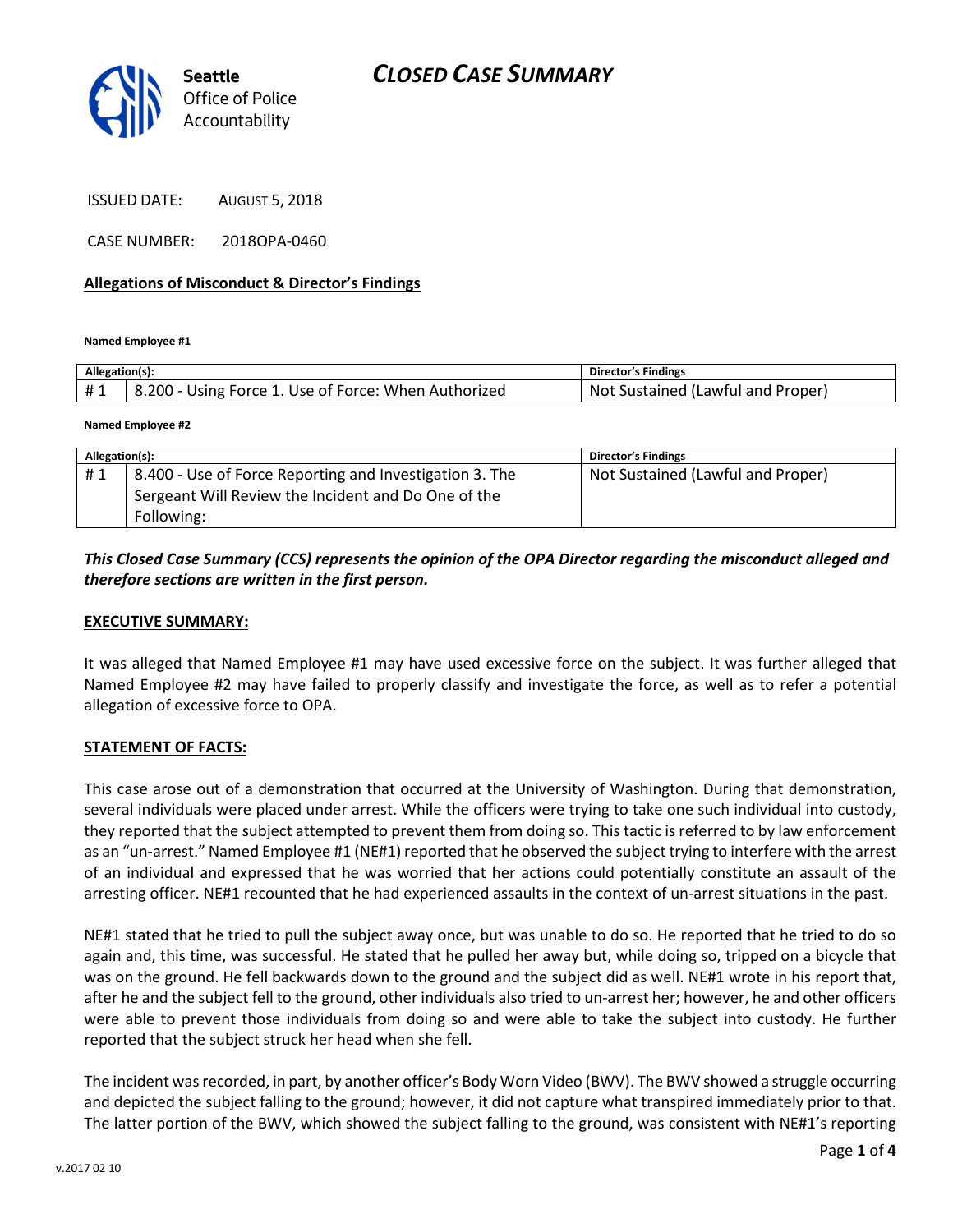

# CLOSE CASE SUMMARY

OPA CASE NUMBER: 2018OPA-0460

of the incident. Moreover, the BWV clearly showed other individuals trying to pull the subject away from the officers and the officers preventing them from doing so, which was also consistent with NE#1's report.

At the time she fell to the ground, the subject stated: "My head, my head. You hurt my head. I didn't do anything." She reiterated this statement to officers when she was placed into the prisoner van. She was later interviewed by Named Employee #2 (NE#2), who was supervising the law enforcement response to the demonstration. NE#2 was the sole supervisor responsible both for prisoner processing and investigating any uses of force. This was ultimately a significant obligation as there were six arrests that had to be processed and four use of force incidents that had to be reviewed. When NE#2 interviewed the subject, she stated that she was pepper sprayed and that an officer threw her to the ground. She further told NE#2, when asked whether she had any injuries, that she had pain to the back of her head. Another individual, who was in the prisoner van with the subject at that time, interjected and said, concerning NE#1's conduct: "he was a little rough with her." NE#2 did not ask any follow-up questions of the subject to determine exactly how NE#1 threw her to the ground and how she incurred the injury to the back of her head. NE#2 also did not explore the other individual's statement concerning NE#1 being a "little rough" with the subject. NE#2 had NE#1 complete a Type II use of force report. NE#2 did not construe the subject's or the other individual's statements to constitute allegations of excessive force. As such, NE#2 did not refer this matter to OPA.

The Department's Force Review Board (FRB) reviewed the force. During that review, the FRB listened to the statements made by the subject at the time force was used and later when she was interviewed by NE#2, as well as listened to the statement made by the individual who was also in the prisoner van. After engaging in a robust conversation concerning this matter, and in consultation with OPA, the FRB referred this matter to OPA as a potential allegation of excessive force and unprofessional behavior. The FRB also referred NE#2 to OPA for potentially failing to report misconduct. OPA then commenced this investigation.

# ANALYSIS AND CONCLUSIONS:

#### Named Employee #1 - Allegations #1 8.200 - Using Force 1. Use of Force: When Authorized

As discussed below, OPA construed the subject and the other individual to be alleging claims of excessive force against NE#1. Specifically, the subject alleged that that NE#1 used force on her for no reason and that, as a result, her head struck the ground. Moreover, another individual, who was purportedly a witness to the force stated that NE#1 was a "little rough" with the subject.

NE#1 contended that the force he used was consistent with policy. He recounted that, at the time he used force, the subject was standing between him and another officer and NE#1's belief at the time was that she was actively interfering with an arrest. In this respect, NE#1 contended that she presented a threat to other officers and, for that matter, to herself and the arrestee. NE#1 stated, in response to the subject's assertion that she was not doing anything wrong at the time of the force, that he tried to pull the subject away on two occasions and could not break her grip. This established for NE#1 that the subject was actively trying to prevent the arrestee from being taken into custody or was grabbing onto the other officer. Either would have been in violation of law. NE#1 told OPA that the force he used was consistent with policy.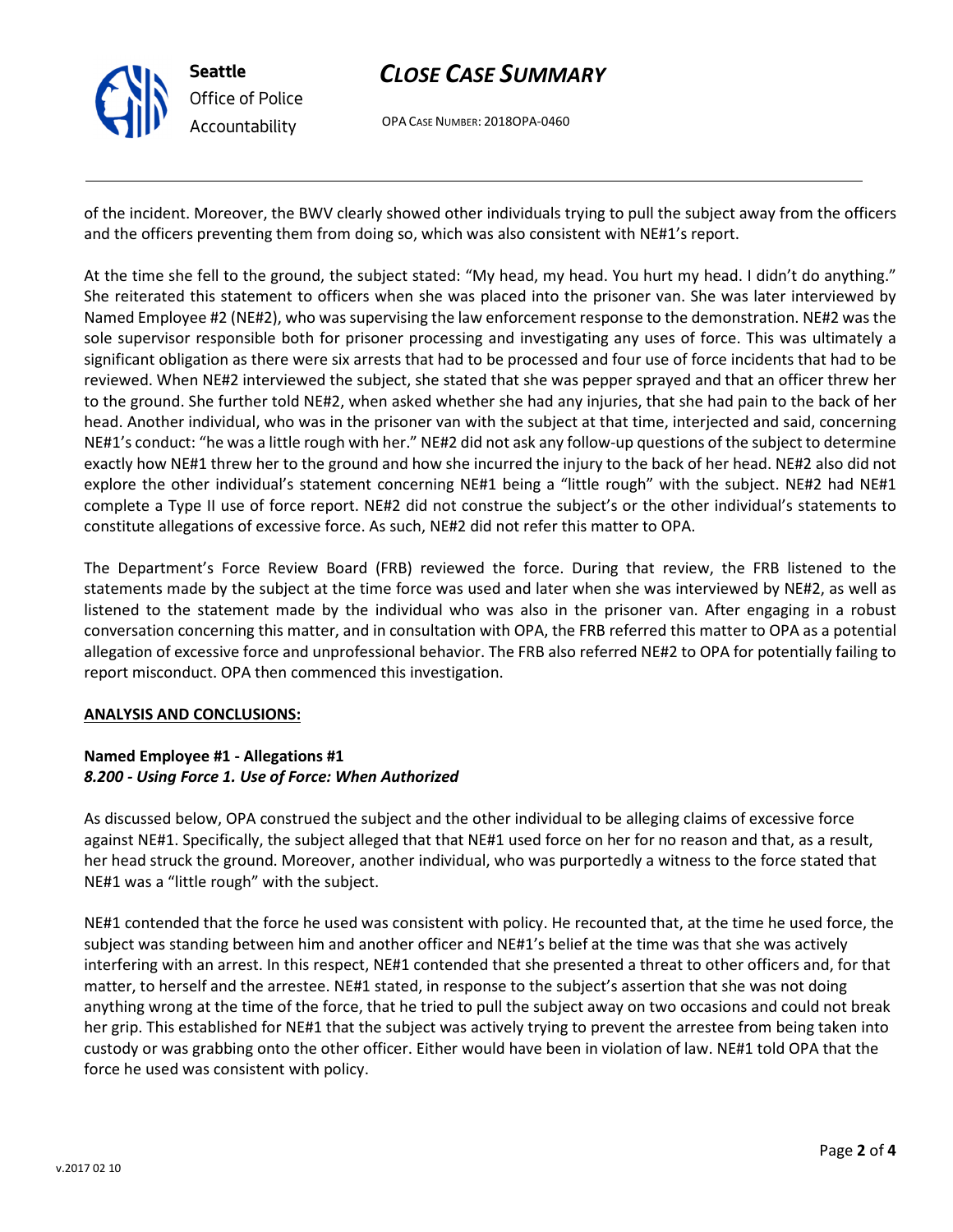



OPA CASE NUMBER: 2018OPA-0460

SPD Policy 8.200(1) requires that force used by officers be reasonable, necessary and proportional. Whether force is reasonable depends "on the totality of the circumstances" known to the officers at the time of the force and must be balanced against "the rights of the subject, in light of the circumstances surrounding the event." (SPD Policy 8.200(1).) The policy lists a number of factors that should be weighed when evaluating reasonableness. (See id.) Force is necessary where "no reasonably effective alternative appears to exist, and only then to the degree which is reasonable to effect a lawful purpose." (Id.) Lastly, the force used must be proportional to the threat posed to the officer. (Id.)

The BWV video depicted a struggle, NE#1 moving towards the struggle, and then he and the subject falling backwards. The video, while not showing the initial contact between NE#1 and the subject, was largely consistent with NE#1's account. Moreover, another officer who witnessed the incident corroborated all of the details of NE#1's statement. I further note that, while the subject claimed to be uninvolved in any activity that warranted force being used, I find, when applying a preponderance of the evidence standard, that she was involved in trying to un-arrest a fellow demonstrator. I base this both on her proximity to the officers at the time they were trying to take that other individual into custody, the difficulty NE#1 had in pulling her away, and the fact that other demonstrators similarly tried to un-arrest the subject when she was taken into custody.

As I find that she was likely engaging in this behavior, I conclude that the force used to prevent her from doing so was consistent with policy. First, it was reasonable to use force to stop the subject from either preventing a lawful arrest from occurring or to stop her from potentially harming other officers. Moreover, the force was necessary to effect this lawful purpose and I find that NE#1 rationally believed that there was no reasonable alternative to using such force. Lastly, I conclude that the force used – grabbing the subject's arms and body to pull her away from the other officers – was proportional to the threat she posed to the officers and to prevent the possible escape of the arrestee. That the subject fell to the ground and hit her head was an inadvertent and unfortunate result of otherwise permissible force. The fact that this occurred does not yield this force out of policy.

In reaching the above determination, I concur both with NE#1's chain of command and the FRB that the force was consistent with policy. Accordingly, I recommend that this allegation be Not Sustained – Lawful and Proper.

# Recommended Finding: Not Sustained (Lawful and Proper)

#### Named Employee #2 - Allegation #1

# 8.400 - Use of Force Reporting and Investigation 3. The Sergeant Will Review the Incident and Do One of the Following:

As discussed in the OPA Auditor's certification, OPA intended to classify a different policy for investigation in this case. This other policy, SPD Policy 5.002-POL-5, requires that supervisors investigate or refer allegations of policy violations depending on the severity of the violation. Where it is an allegation of minor misconduct it can be investigated by a supervisor; however, were it is an allegation of serious misconduct – such as a claim of excessive force – it must be reported to OPA. Instead, however, OPA classified SPD Policy 8.400-POL-3, which concerns the requirements for sergeants to properly classify each use of force and to ensure that the appropriate investigation is conducted.